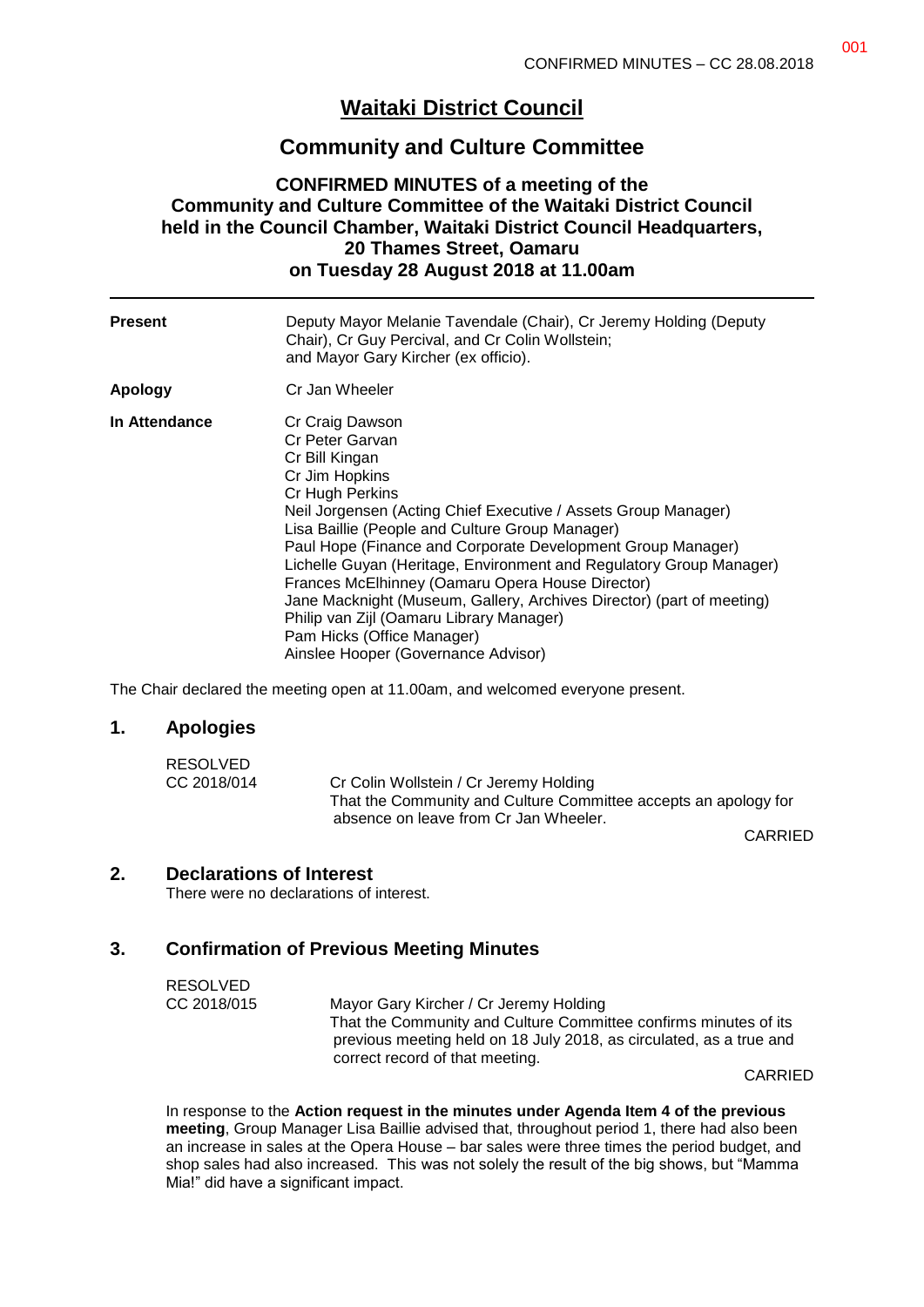# **4. People and Culture Group Activity Report**

The memorandum, as circulated, presented information to the Community and Culture Committee about the activities of the People and Culture Group, for the reporting period 3 July to 13 August 2018.

Group Manager Lisa Baillie spoke to her report, noting that it was in the old format, but she was looking forward to moving across to the new structure of reporting that had been piloted through the Assets Committee meeting earlier in the day. Her aim would be to highlight one business unit of the People and Culture Group in each future group activity report, with the Oamaru Opera House to be the first. It would look at trends, revenues and hires, and future directions.

The following points were highlighted / clarified during discussion on the report:

- The plans for the reconfiguration of the Customer Services foyer would include moving the reception area around, adding computers for online access for visitors, and refreshing furniture to include heritage and modern aspects.
- Some people just want to lodge a CRM without an expectation of a response. The Customer Services Team was contacting a random selection of CRM submitters each week to check on customer satisfaction levels.
- The report's comments on the gallery shows was appreciated. It would be good to see comparable data for attendances in future reports. **ACTION: Group Manager Lisa Baillie / Gallery Director Jane Macknight**
- Errors in the report were noted for correction:
	- o 6.1 Venue Hire Statistics for Not for Profit organisations the arrow was pointing down, when it should be pointing up (an increase of bookings of 22%).
	- o 7.2 The class for Maori in Palmerston had been a Te Reo language class.
	- o 7.2 Kids' Book Club this was hosted by Kerry Gamble (not Gamel).
- The Chair said she was delighted to acknowledge Opera House Director Frances McElhinney recent appointments, and then moved a motion to that effect, as follows:

#### RESOLVED

CC 2018/016 Deputy Mayor Melanie Tavendale / Cr Jeremy Holding That the Community and Culture Committee extends congratulations to Opera House Director Frances McElhinney for her appointments to the Board of the Performing Arts Network New Zealand (PANNZ) and Oamaru Whitestone Civic Trust as Waitaki District Council's appointee.

CARRIED

Museum, Gallery and Archives Director Jane Macknight joined the meeting at 11.20am.

- There was discussion about the **deaccessioning** process, costs and location options. Ms Macknight advised that the process was not focused on fund-raising. Instead, funds that were raised were quarantined and only used for the benefit of the collection. Recent auctions had been held in Dunedin because there was no auction site in Oamaru.
- Ms Macknight also noted that the deaccessioning process was now available on the Museum's website. The reason to go to public auction is to clearly identify the independent process for disposal of objects. Items are not put into auction on a one-off basis. The Director liaised with Haywards in Dunedin and looked at its proposed suite of auction items for the best potential for uptake. The most recent auction was for 20-30 items, some of which were quite small. Apart from two items, everything else netted less than \$100 each. Valuable items would be the subject of a different process.

Mrs Baillie suggested that the Museum Director could look into auction options and costs (eg for bringing an auctioneer to Oamaru from Dunedin) and report back to the Committee at some time in the future for a more focused gallery / archives discussion.

RESOLVED<br>CC 2018/017

Cr Jeremy Holding / Cr Colin Wollstein That the Community and Culture Committee receives and notes the information.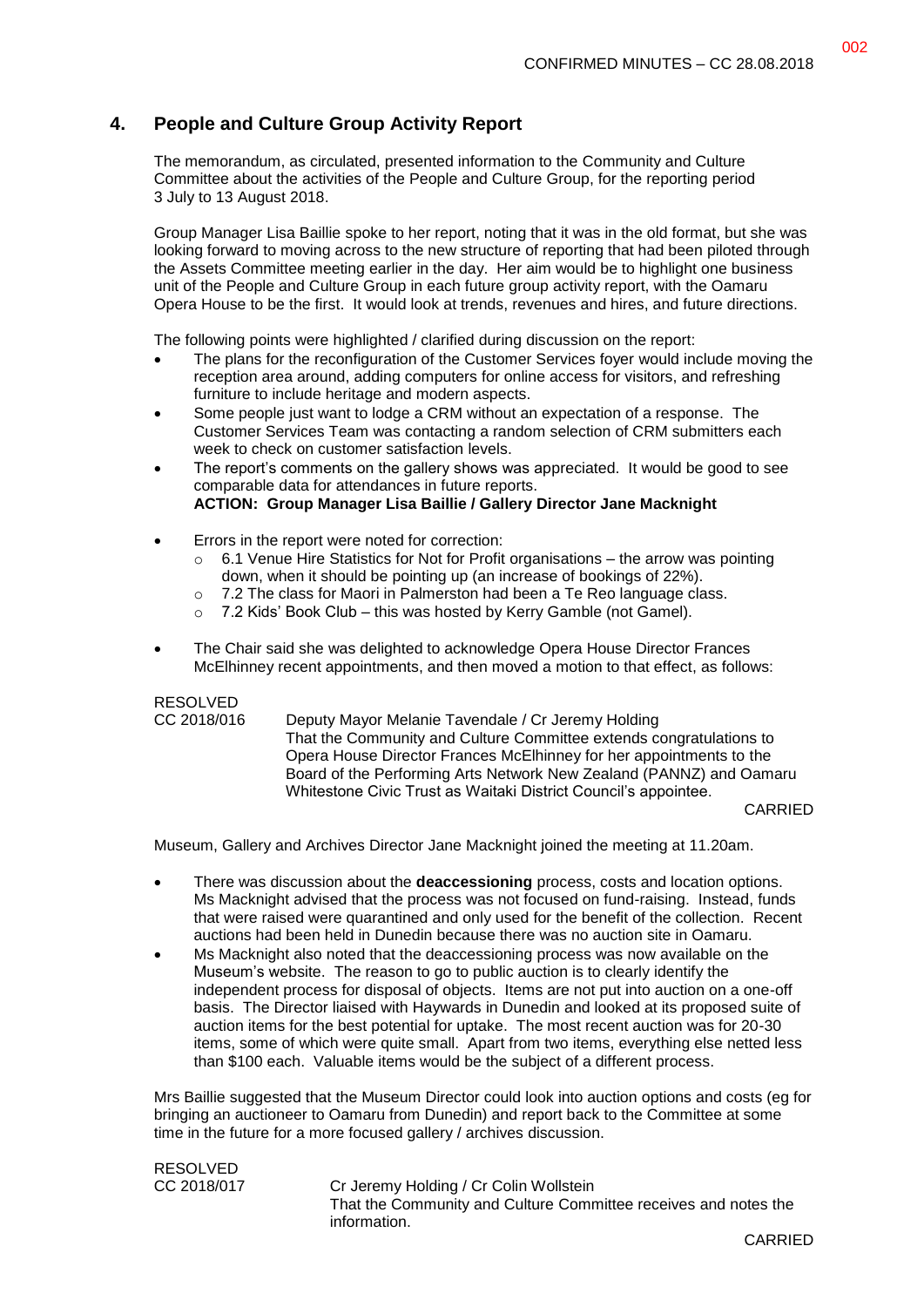The Chair advised her intention to move the meeting into public excluded. The media representative and members of the public left the meeting.

## **5. Resolution to Exclude the Public**

| <b>RESOLVED</b> |                                                                        |
|-----------------|------------------------------------------------------------------------|
| CC 2018/018     | Mayor Gary Kircher / Cr Colin Wollstein                                |
|                 | That the public be excluded from the following part of the proceedings |
|                 | of this meeting, namely Agenda Items 6, 7 and 8, as follows:           |
|                 | Library Review PE<br>6.                                                |
|                 | <b>Customer Service Review PE</b><br>7                                 |
|                 | Decisions Desarding Delegas of Dublic Evoluded Information             |

8. Decisions Regarding Release of Public Excluded Information PE.

CARRIED

The general subject of each matter to be considered while the public is excluded; the reasons for passing this resolution in relation to each matter, and the specific grounds under Section 48(1) of the Local Government Official Information and Meetings Act 1987 for the passing of this resolution are as follows:

| General subject of each matter                                                                                                                                                  | Reason for passing this resolution in relation to each                                                                                                                                                                                                                                                                                                                                                                          |
|---------------------------------------------------------------------------------------------------------------------------------------------------------------------------------|---------------------------------------------------------------------------------------------------------------------------------------------------------------------------------------------------------------------------------------------------------------------------------------------------------------------------------------------------------------------------------------------------------------------------------|
| to be considered                                                                                                                                                                | matter $-$ Section 48(1)                                                                                                                                                                                                                                                                                                                                                                                                        |
| <b>Public Excluded:</b><br><b>Library Review PE</b><br>6.<br><b>Customer Service Review PE</b><br>Decisions Regarding Release of Public<br>8.<br><b>Excluded Information PE</b> | To protect the privacy of natural persons.<br>Section $48(1)(a)$<br>(The disclosure of the information would cause<br>unnecessary personal embarrassment to the persons<br>concerned.)<br>To enable the Council to carry out negotiations without<br>prejudice or disadvantage.<br>Section $48(l)(a)$<br>(Premature disclosure of the information would<br>detrimentally affect the Council's position in the<br>negotiations.) |

These resolutions are made in reliance on Section 48(1) of the Local Government Official Information and Meetings Act 1987 and the particular interest or interests protected by Section 6 or Section 7 of the Act or Section 6 or Section 7 or Section 9 of the Official Information Act 1982, as the case may require, which would be prejudiced by holding of the whole or the relevant part of the proceedings of the meeting in public are as shown above (in brackets) with respect to each item.

CARRIED

**Refer to Public Excluded Minutes**

#### **9. Resolution to Return to Public Meeting**

RESOLVED

CC 2018/022 Mayor Gary Kircher / Cr Colin Wollstein That the Community and Culture Committee resumes in open meeting and decisions made in the public excluded session are confirmed and made public as and when required and considered.

CARRIED